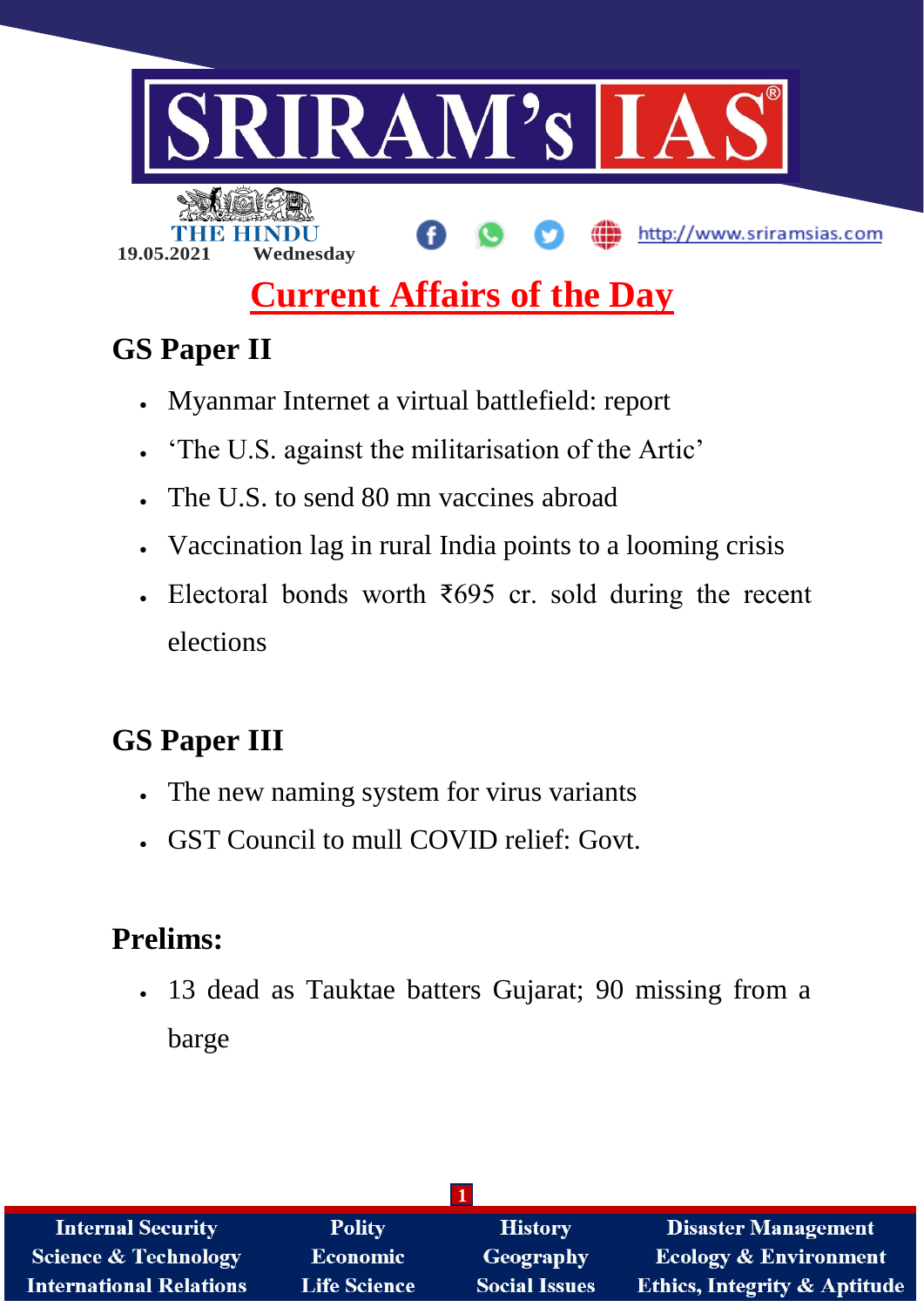

Myanmar's military rulers are seeking to limit access to the Internet to an internal network of only "whitelisted" sites to quash opposition to their seizure of power, according to a report by the International Crisis Group.

# **Highlighted:**

- 1. It likened the Internet to a "virtual battlefield" where the military is struggling to gain an edge because it lacks technological capacity, while social media companies such as Facebook have banned military officials and many government agencies.
- 2. The report released noted a narrowing of the leeway for online dissent and abuses of social media to spread hatred toward minority Muslim people in western Myanmar's Rakhine under Aung San Suu Kyi's elected government, which was ousted in a February 1 coup.
- 3. Since then, authorities have imposed nightly Internet outages and sought to limit access to social media platforms.
- 4. International telecoms companies such as Norway's Telenor and other businesses have protested the moves, which they say are crippling business activity.
- 5. Many tech-savvy young people are involved in the civil disobedience movement against the coup and the military lacks the sort of capabilities that China has developed over the past several decades, enabling it to police the Internet and ban access to certain sites, the International Crisis Group report said.
- 6. So instead the military, also known as the Tatmadaw, is developing an "intranet" for inside the country that allows mobile access only to approved, or "whitelisted" applications.

| <b>Internal Security</b>        | <b>Polity</b>       | <b>History</b>       | <b>Disaster Management</b>              |  |
|---------------------------------|---------------------|----------------------|-----------------------------------------|--|
| <b>Science &amp; Technology</b> | <b>Economic</b>     | Geography            | <b>Ecology &amp; Environment</b>        |  |
| <b>International Relations</b>  | <b>Life Science</b> | <b>Social Issues</b> | <b>Ethics, Integrity &amp; Aptitude</b> |  |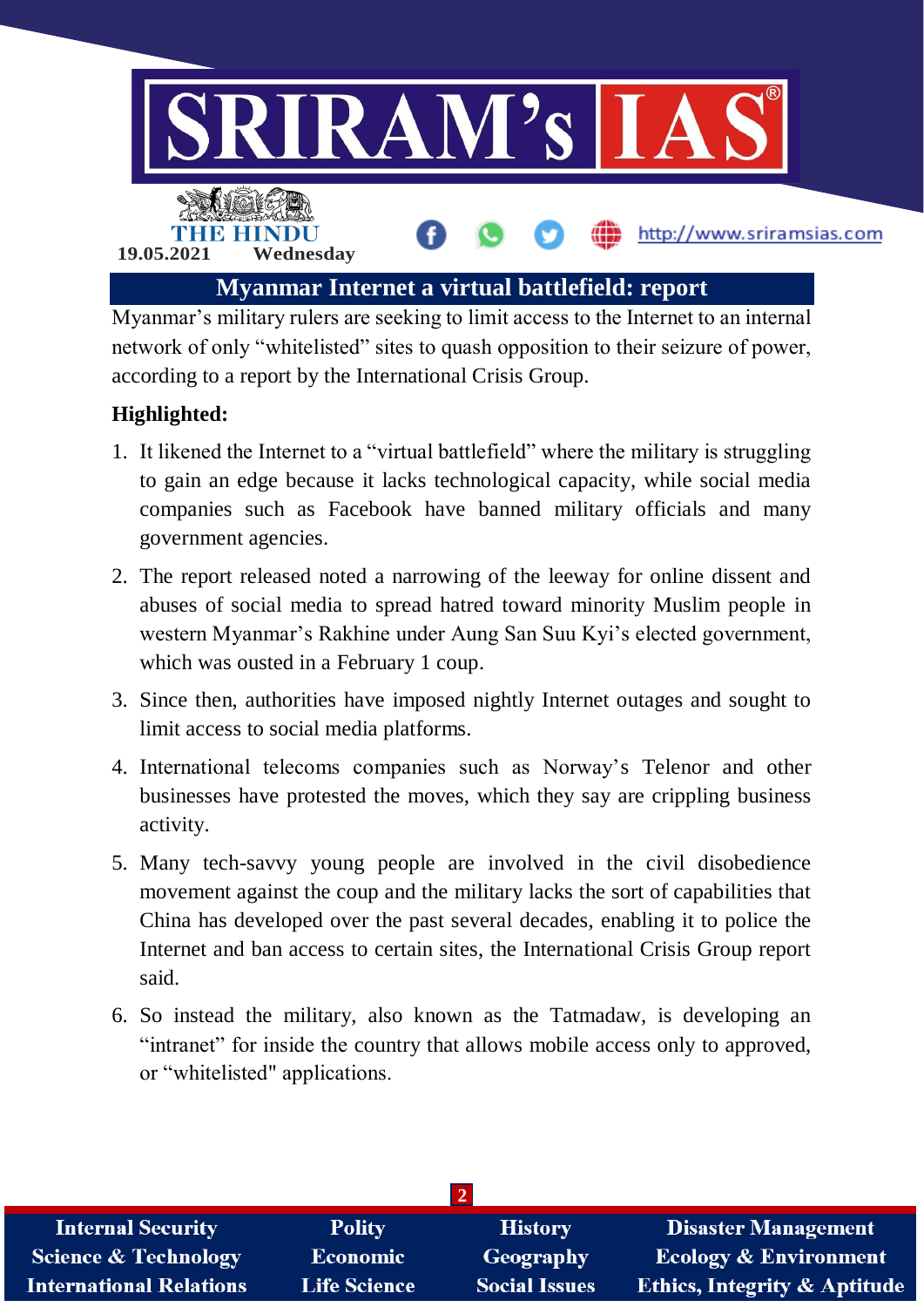

a day after Russia defended its military activities in the strategic region.

### **Highlights:**

- 1. There are concerns about some of the increased military activities in the Arctic. That increases the dangers or prospects of accidents and undermines the shared goal of a peaceful and sustainable future for the region, the USA said.
- 2. What we need to avoid is a militarisation of the region the USA said on the eve of an Arctic Council meeting.

# **The U.S. to send 80 mn vaccines abroad**

The U.S. will send at least an additional 20 million COVID-19 vaccine doses, in addition to the 60 million AstraZeneca vaccine it has already committed. The additional doses will include not just AstraZeneca but also Pfizer-BioNTech, Moderna and Johnson & Johnson's vaccines.

#### **Highlights:**

- 1. Rampant disease and death in other countries can destabilise them those countries — and pose a risk to the USA as well Mr Biden said.
- 2. New variants could arise overseas that could put us at greater risk and we need to help fight the disease around the world to keep us safe here at home, and to do the right thing of helping other people. It's the right thing to do. It's the smart thing to do. It's the strong thing to do," he added.
- 3. While the Pfizer, Moderna and Johnson & Johnson vaccines are being used in the U.S., the AstraZeneca vaccine has not been approved. A stockpile of 60 million doses is awaiting safety clearance by the Food and Drug Administration (FDA). If received, it will be shipped abroad in its entirety.
- 4. Although the Biden administration has not released a plan on how it will apportion the vaccines across countries, India is expected to receive a significant share of these.

| <b>Internal Security</b>        | <b>Polity</b>       | <b>History</b>       | <b>Disaster Management</b>              |  |
|---------------------------------|---------------------|----------------------|-----------------------------------------|--|
| <b>Science &amp; Technology</b> | <b>Economic</b>     | Geography            | <b>Ecology &amp; Environment</b>        |  |
| <b>International Relations</b>  | <b>Life Science</b> | <b>Social Issues</b> | <b>Ethics, Integrity &amp; Aptitude</b> |  |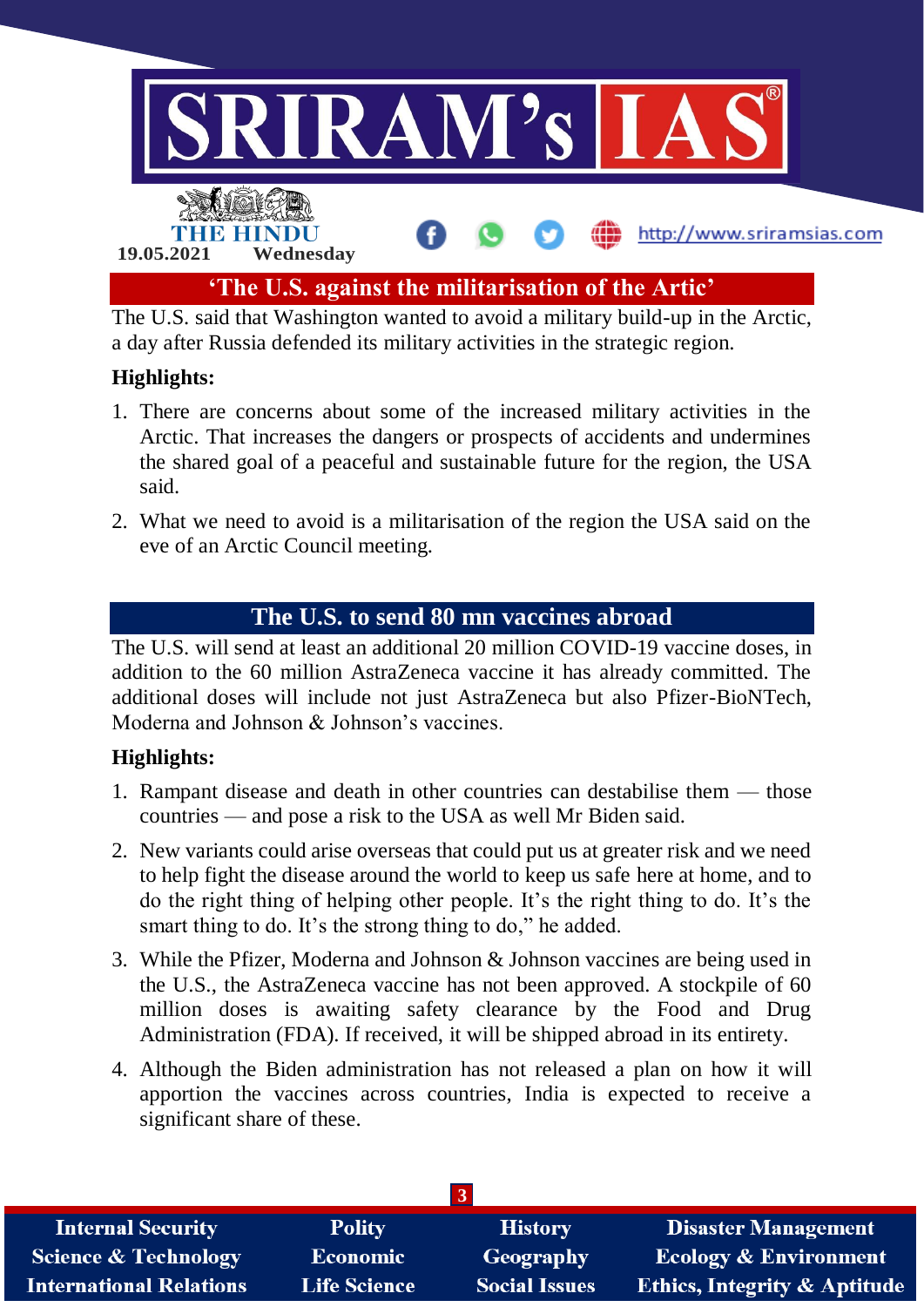

#### **Vaccine geopolitics:**

- 1. Mr Biden said the 80 million doses represent 13% of the country's vaccine production (by June end) and that the U.S. will be donating more than Russia and China, which had donated 15 million doses, according to him.
- 2. Mr Biden also announced a new milestone in the U.S.'s fight against COVID: a decline in COVID-19 cases in all 50 States for the first time since the pandemic started. Mr Biden also said those who do not get vaccinated would end up "paying the price".

#### **Vaccination lag in rural India points to a looming crisis**

Only about 15% have been immunised outside urban areas.

#### **Highlights:**

- 1. Even as the second COVID-19 wave shows signs of easing, the spread of cases in rural areas and the relatively lower vaccination numbers there points to a burgeoning crisis.
- 2. During the first wave (which peaked in the COVID-19

**Cases and doses** | While more than 60% of cases were from the rural and semi-rural districts, only an estimated 12%-15% of the inhabitants had received at least one dose of the COVID-19 vaccine by May 14

| <b>% OF CASES IN DISTRICTS</b> |       |            |            |              |
|--------------------------------|-------|------------|------------|--------------|
|                                | Urban | Semi-urban | Semi-rural | <b>Rural</b> |
| Apr. 2020                      | 51%   | 19%        | 20%        | 10%          |
| Sept. 2020                     | 12%   | 22%        | 32%        | 33%          |
| Feb. 2021                      | 11%   | 39%        | 30%        | 21%          |
| <b>May 2021</b>                | 13%   | 22%        | 30%        | 35%          |

|                 | <b>Urban</b> | Semi-urban | Semi-rural | Rural |
|-----------------|--------------|------------|------------|-------|
| Jan. 2021       | 0.5          | 0.3        | 0.3        | 0.2   |
| Feb. 2021       | 2.1          | 1.3        | 1.1        | 1.0   |
| Mar. 2021       | 9.4          | 5.6        | 5.1        | 4.6   |
| Apr. 2021       | 25.5         | 16.4       | 12.7       | 10.9  |
| <b>May 2021</b> | 30.3         | 19.2       | 15.1       | 12.7  |

September 2020), source: DEVELOPMENT DATA LAB | FULL TABLE : HTTPS://BIT.LY/2S23PMO

cases started piling up in urban areas initially and spread to rural areas (including semi-rural ones) constituting 65% of all cases.

| $\boldsymbol{\Delta}$           |                     |                      |                                         |  |
|---------------------------------|---------------------|----------------------|-----------------------------------------|--|
| <b>Internal Security</b>        | <b>Polity</b>       | <b>History</b>       | <b>Disaster Management</b>              |  |
| <b>Science &amp; Technology</b> | <b>Economic</b>     | Geography            | <b>Ecology &amp; Environment</b>        |  |
| <b>International Relations</b>  | <b>Life Science</b> | <b>Social Issues</b> | <b>Ethics, Integrity &amp; Aptitude</b> |  |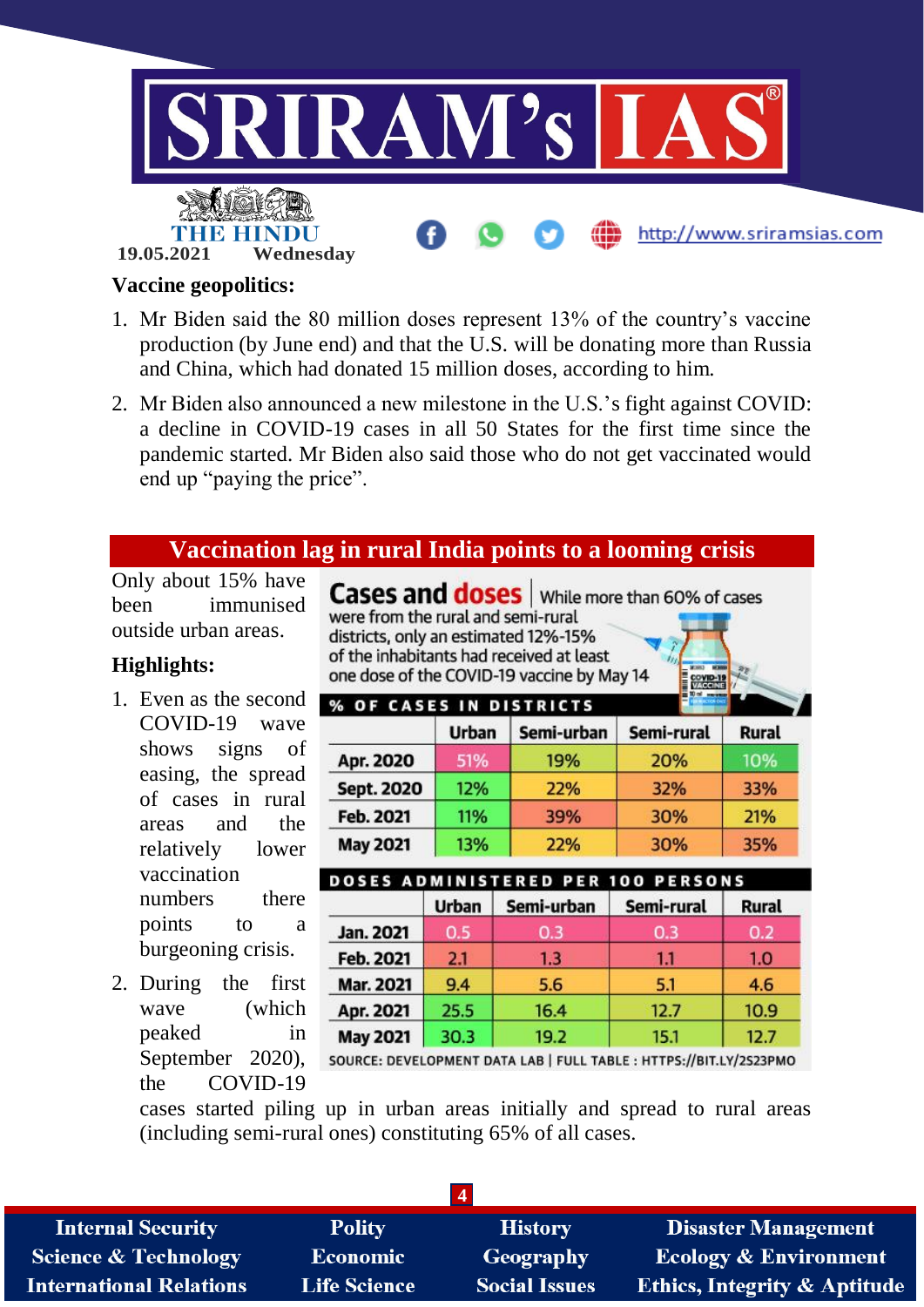

- 3. The second wave also followed a similar pattern. The split was 52%-48% in urban/semi-urban vs rural/semi-rural areas in March 2021 and by mid-May, the estimated caseload split was 65% in rural/semi-rural areas vs 35% in urban/semi-urban areas.
- 4. These percentages are also skewed due to the lack of adequate testing facilities in many parts of rural India.
- 5. Adding more cause for concern is the fact that the rise in registered cases has not seen a concomitant increase in vaccination in rural areas. While more than 60% of cases were from the rural and semi-rural districts, only an estimated 12%-15% of inhabitants have received at least one dose of the COVID-19 vaccine by mid-May.
- 6. In contrast, an estimated 30% of residents in urban and 19% in semi-urban areas have received at least one shot. In terms of being fully vaccinated (both doses), only an estimated 2.6% of rural residents received them by May 14, even as an estimated 7.7% of urban dwellers had received both doses.

#### **Vaccination helps**

- 1. Data from some States show that the daily confirmed cases have decreased among the vaccinated higher age groups, while the infections among the nonvaccinated continue to rise during the second wave.
- 2. Experts have also said that vaccines effectively prevent severe disease even if a vaccinated individual gets infected.
- 3. The lower vaccination numbers in semi-rural and rural areas suggest that the impact of the pandemic will be more severe there, as is being reported anecdotally from ground reports in several parts of north India, in particular.
- 4. Even the reported cases from rural India are underestimated because of the lack of adequate testing facilities.

### **Electoral bonds worth ₹695 cr. sold during the recent elections**

The State Bank of India (SBI) sold electoral bonds worth ₹695.34 crores from April 1 to 10, when the Tamil Nadu, Puducherry, West Bengal, Assam and Kerala polls were in full swing, says an RTI reply by the bank.

| <b>Internal Security</b>        | <b>Polity</b>       | <b>History</b>       | <b>Disaster Management</b>              |  |
|---------------------------------|---------------------|----------------------|-----------------------------------------|--|
| <b>Science &amp; Technology</b> | <b>Economic</b>     | Geography            | <b>Ecology &amp; Environment</b>        |  |
| <b>International Relations</b>  | <b>Life Science</b> | <b>Social Issues</b> | <b>Ethics, Integrity &amp; Aptitude</b> |  |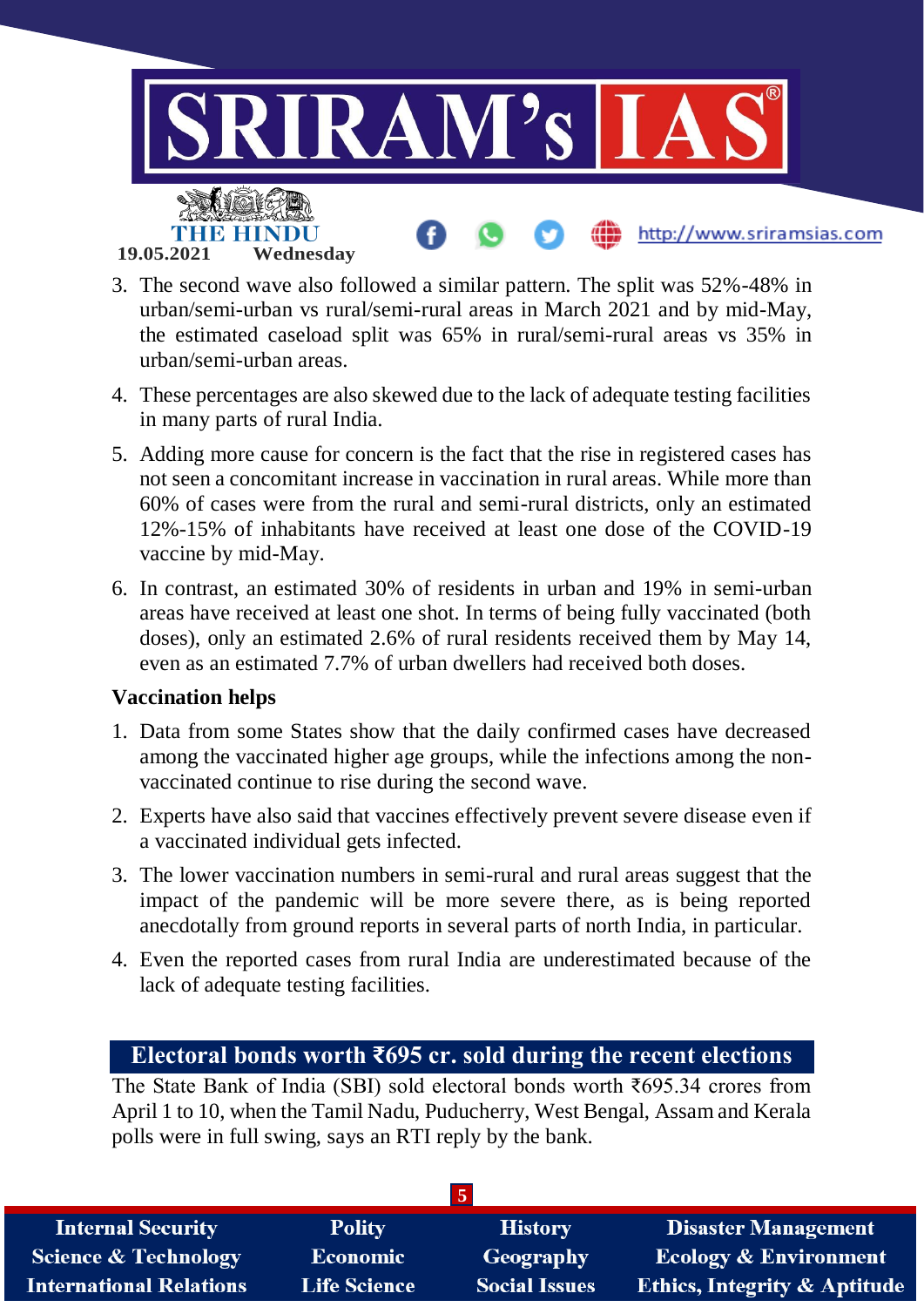

# **Highlights:**

- 1. The amount sold was the highest-ever for any Assembly elections since the scheme started in 2018, according to the numbers provided in the reply.
- 2. All but ₹2,000 of the bonds sold in the 16th phase of the scheme were encashed. Predictably, the sale shot up during the elections in comparison to the previous tranche in January when bonds worth ₹42.1 crores were sold, it said.
- 3. The highest amounts were sold at the Kolkata branch  $(3176.1 \text{ cores})$ , followed by New Delhi (₹167.5 crores) and Chennai (₹141.5 crores).
- 4. In its May 14 reply to a query filed by Bihar-based RTI activist Kanhaiya Kumar on April 16, the SBI declined to name the political parties that encashed the bonds, saying it was "third party personal information" that was exempted under the RTI Act.
- 5. The bank also declined to share the details of how much commission it had earned from the sale of bonds since the scheme started in 2018, saying the information was of "commercial confidence in nature" and its disclosure would "harm the competitive position of the bank". However, the SBI was the only bank authorised to sell electoral bonds by the government.
- 6. The scheme allows any Indian citizen or company to purchase the bonds sold by the SBI in denominations of ₹1,000, ₹10,000, ₹1 lakh, ₹10 lakh and ₹1 crore and give them to political parties anonymously.

# **The new naming system for virus variants**

The World Health Organization (WHO) would unveil a system of the naming of coronavirus variants drawn from the way tropical storms are named.

### **Highlights:**

- 1. The new naming system should go live soon yes, it will be named like hurricanes. This is so as not to stigmatise and disincentivise countries from making their sequencing results public.
- 2. It will also be easier for the lay public to remember rather than these complicated lineage numbers.

| <b>Internal Security</b>        | <b>Polity</b>       | <b>History</b>       | <b>Disaster Management</b>              |  |
|---------------------------------|---------------------|----------------------|-----------------------------------------|--|
| <b>Science &amp; Technology</b> | <b>Economic</b>     | Geography            | <b>Ecology &amp; Environment</b>        |  |
| <b>International Relations</b>  | <b>Life Science</b> | <b>Social Issues</b> | <b>Ethics, Integrity &amp; Aptitude</b> |  |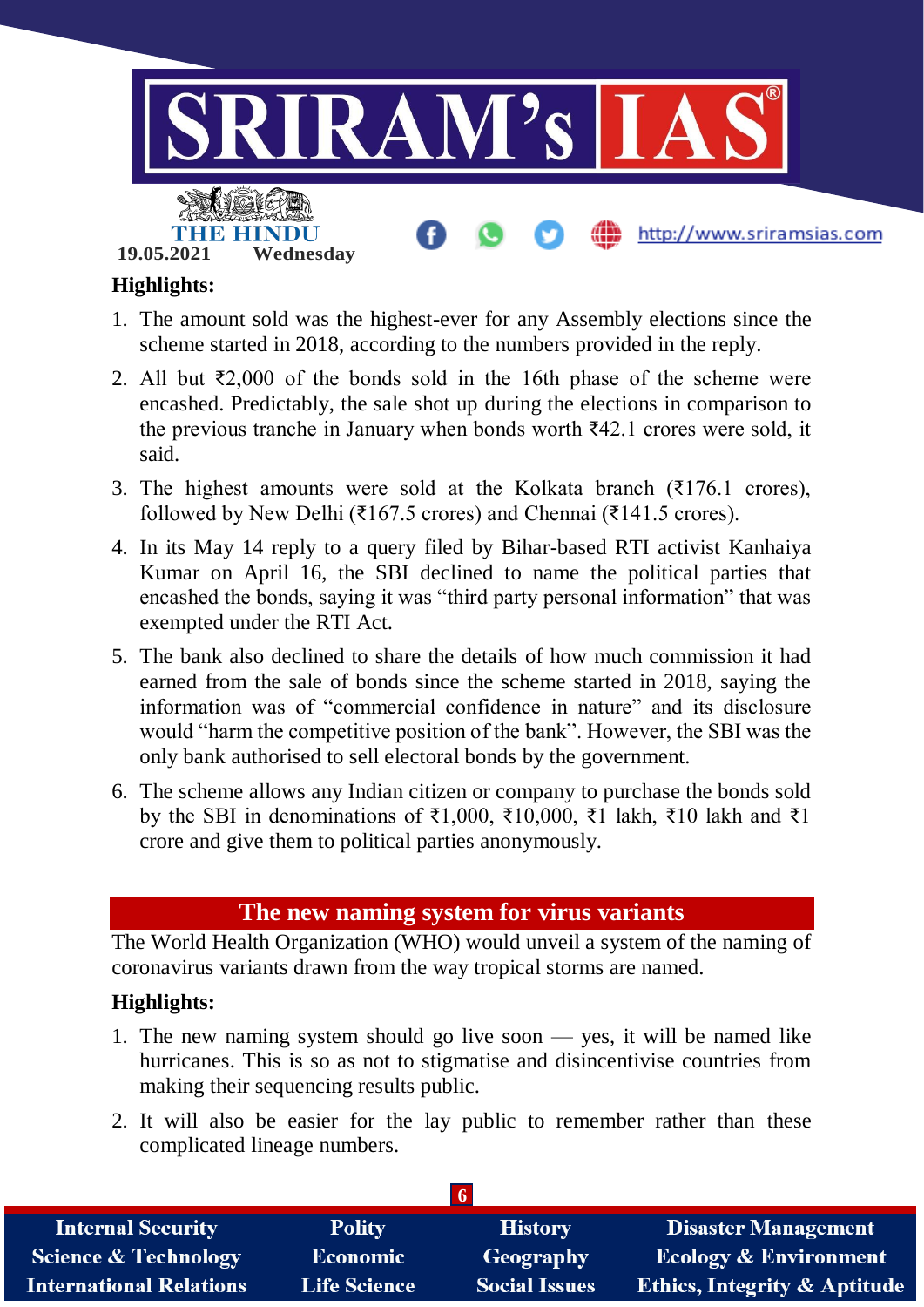

- 3. The WHO and health and science agencies across the world, for instance, the Indian Council of Medical Research, the United States' Centres for Disease Control and the Public Health England refer to viruses and their variants by formal lineage names, which are a combination of letters and names that point to the relationships between different variants.
- 4. To the trained eye, variants such as B.1.1.7 and B.1.617 suggest that they have certain mutations in common and as well clues to their evolutionary history.

#### **Geographical tag**

- 1. However, because virus names and their associated diseases have frequently been named after geographical places where outbreaks were first reported or samples first isolated — such as the West Nile virus or Ebola.
- 2. B.1.1.7 started to be known as the 'U.K. variant' and B.1.351 as the 'South African' variant.
- 3. India's Health Ministry, in the aftermath of B.1.617 that was popularly called the 'Indian variant', issued a press release decrying the media's use of the name.
- 4. The dilemma of having names that don't stigmatise places but also are amenable to popular use has to an extent been solved by the system of naming hurricanes, or tropical cyclones. The World Meteorological Organisation leaves it to countries that surround a particular ocean basin to come up with names.

# **GST Council to mull COVID relief: Govt.**

Requests for relief from the Goods and Services Tax (GST) on critical COVID-19 materials will be placed before the GST Council meeting, the Centre told the Delhi High Court, which had asked it to consider exempting the GST levied on oxygen concentrators imported for personal use.

#### **Highlights:**

Since GST rates and general exemptions are prescribed on the recommendation of the GST Council, all the representations seeking GST relief shall be placed before the Council at its next meeting.

| <b>Internal Security</b>       | <b>Polity</b>       | <b>History</b>       | <b>Disaster Management</b>              |
|--------------------------------|---------------------|----------------------|-----------------------------------------|
| Science & Technology           | <b>Economic</b>     | Geography            | <b>Ecology &amp; Environment</b>        |
| <b>International Relations</b> | <b>Life Science</b> | <b>Social Issues</b> | <b>Ethics, Integrity &amp; Aptitude</b> |